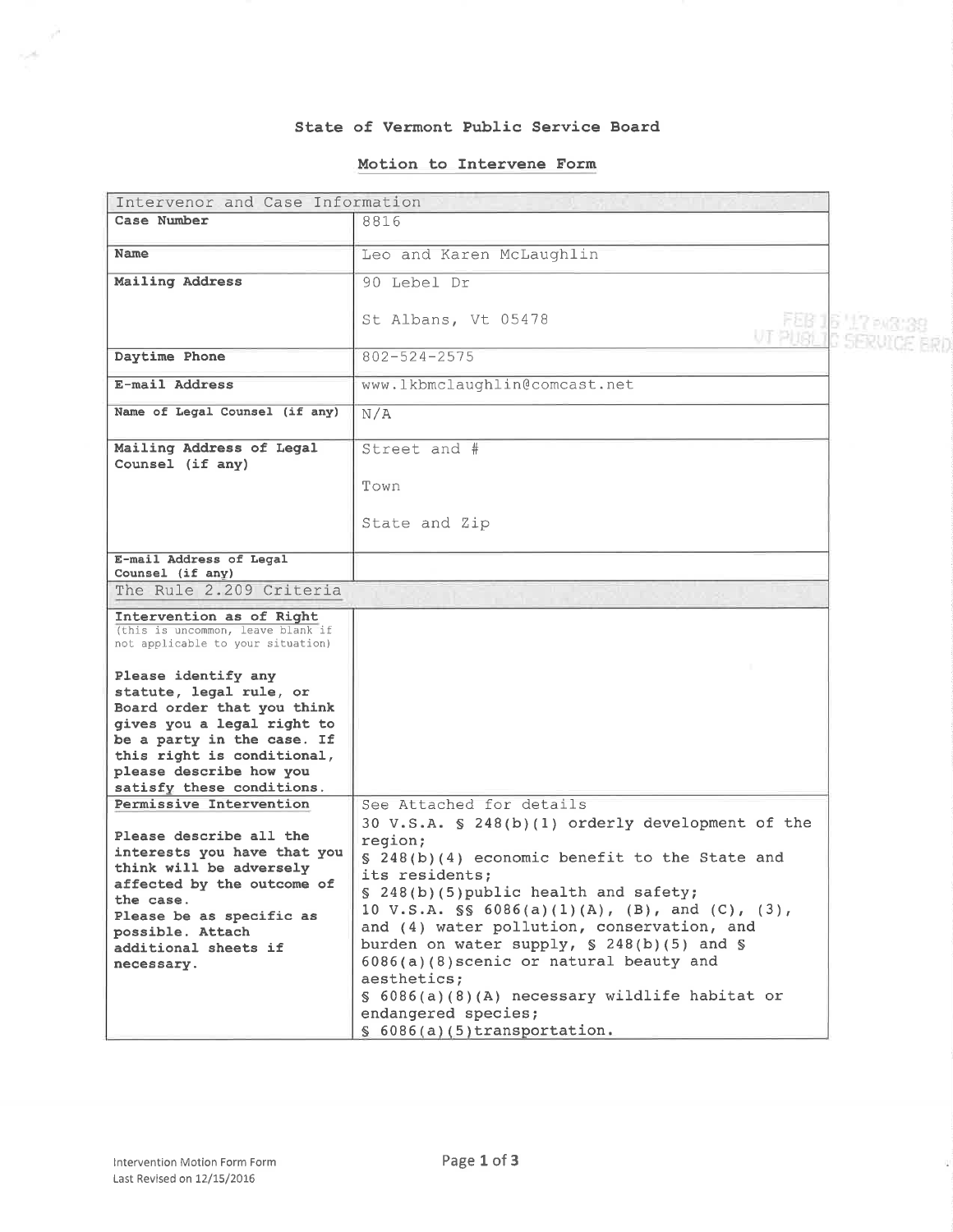| Certification This section may be completed by the intervenor or a duly authorized representative.<br>I certify that the information provided on this form is true and accurate to the<br>best of my knowledge.<br>Print Name Leo and Karen McLaughlin<br>Karen McLaughlin | Please state whether there are<br>other ways to protect your<br>interest(s) besides as a party<br>participating in this<br>proceeding. If there is no other<br>way for you to protect your<br>interests, please state this<br>fact. Please also explain<br>whether there is already a party<br>in the case who has the same or<br>similar interest(s) to be<br>protected in the case. | There is no other way for me to protect my<br>interests. |
|----------------------------------------------------------------------------------------------------------------------------------------------------------------------------------------------------------------------------------------------------------------------------|---------------------------------------------------------------------------------------------------------------------------------------------------------------------------------------------------------------------------------------------------------------------------------------------------------------------------------------------------------------------------------------|----------------------------------------------------------|
|                                                                                                                                                                                                                                                                            |                                                                                                                                                                                                                                                                                                                                                                                       |                                                          |
| Feb. 16, 2017                                                                                                                                                                                                                                                              |                                                                                                                                                                                                                                                                                                                                                                                       |                                                          |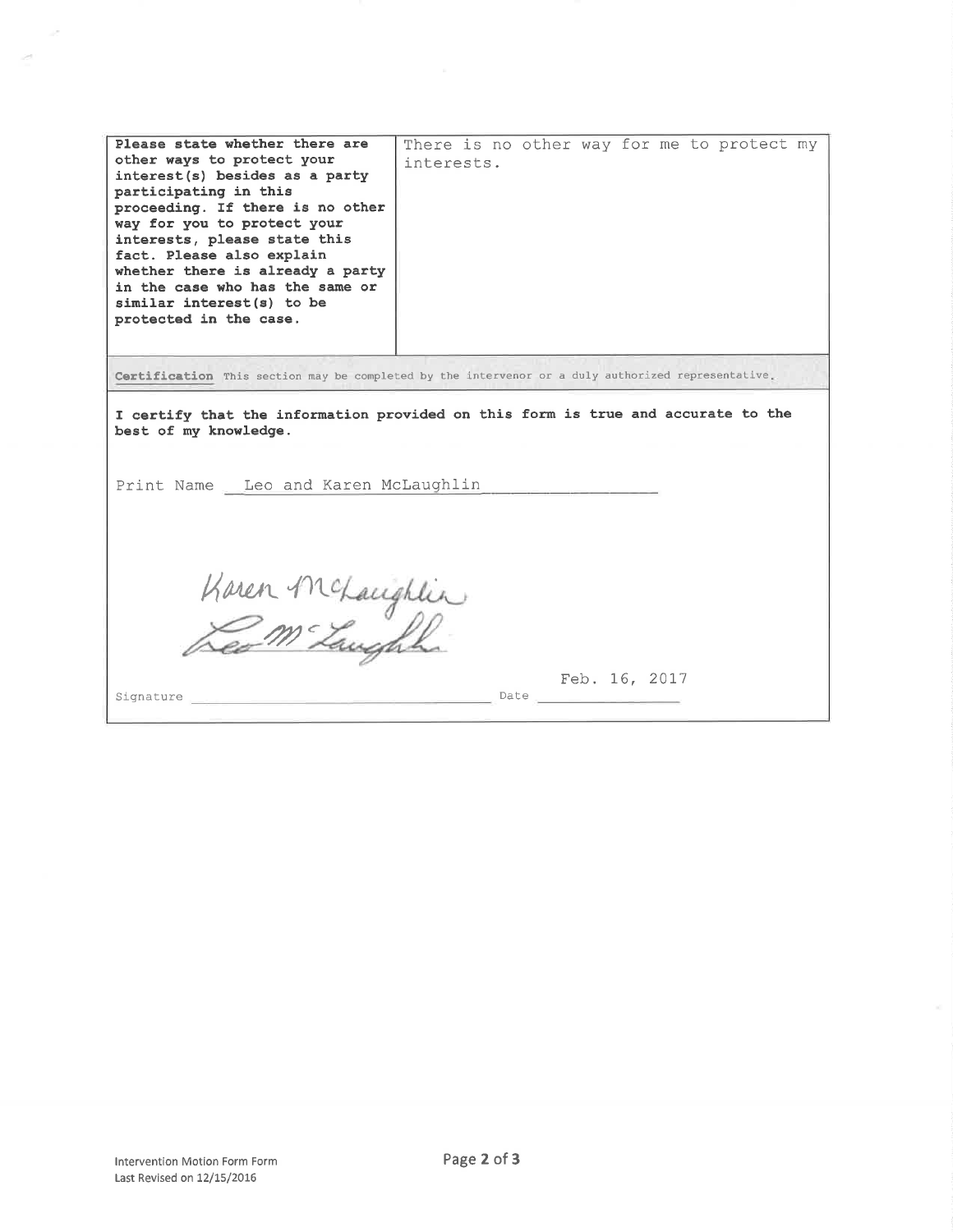#### February 11, 2017

To Whom lt May Concern,

My name is Karen Mclaughlin and my husband is Leo Mclaughlin. We live at 90 Lebel Drive in St. Albans Town. Our home is about a mile from the proposed wind project on Rocky Ridge in Swanton. We have lived here since 2003 and have enjoyed our view and the quietness of living in this area that is far enough from town and the traffic noise from Route 105.

My husband and I are always working on things around the house to try to improve our property value both on the inside as well as the outside. When working outside we enjoy the quiet so we could just talk to our neighbors across the road or backyards and still be able to hear each other without shouting. With the windows open in the summer it will be an intrusion on our getting a good night's sleep.

As I already stated we love the view of the fields and lake from our house as well as the sunsets. We would probably be able to see at least one of the turbines from our house and the flicker from the blades as they rotate would send a shadow across our view and would make the view we love so much less appreciated.

We're concerned about the possibility of health issues that may arise due to the wind turbines, whether it be from lack of sleep, which can cause a lot of other health issues in itself, or something more severe.

We also have concerns about things during the construction phase that would or could possibly affect us. Our dog is home alone during the day and without someone here to calm her down the noise from the blasting would have her barking and shaking. The vibration it would send underground could possibly affect our foundation or well. We have a hillside ranch so the back wall of our first level is concrete. lf due to this blasting we get even a small crack in our foundation, it could lead to bigger problems by spreading later on. We have a well on our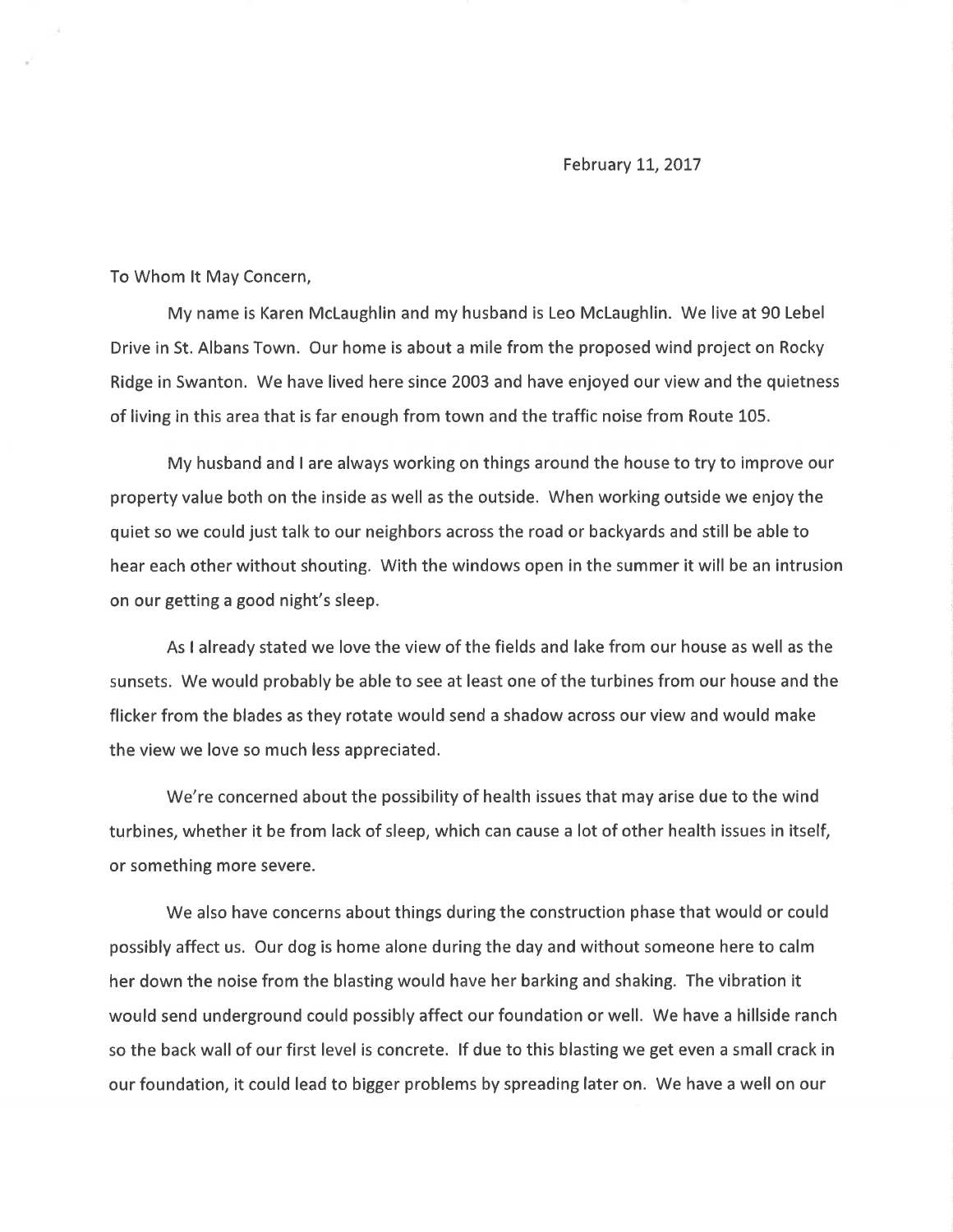property. The blasting/vibrations could possibly affect the water source that our well draws from which could in turn change our water flow or do damage to our well or septic. The disruption it would cause to the wildlife that roam through the woods may not be able to be repaired. We have a lot of turkeys that cross in our area and go up into the woods.

Our home is our biggest investment and we've put a lot of time, money, and hopes into what it could do for us in our future. Our home would lose a lot of its value due to this project. Would this mean an increase in our taxes while the value of our home is decreased?

Karen  $m<sub>z</sub>$ 

Leo McLaughlin Karen Mclaughlin 90 Lebel Drive St. Albans, VT 05478 802-s24-2s7s (H) www.lkbmclaughlin@comcast.net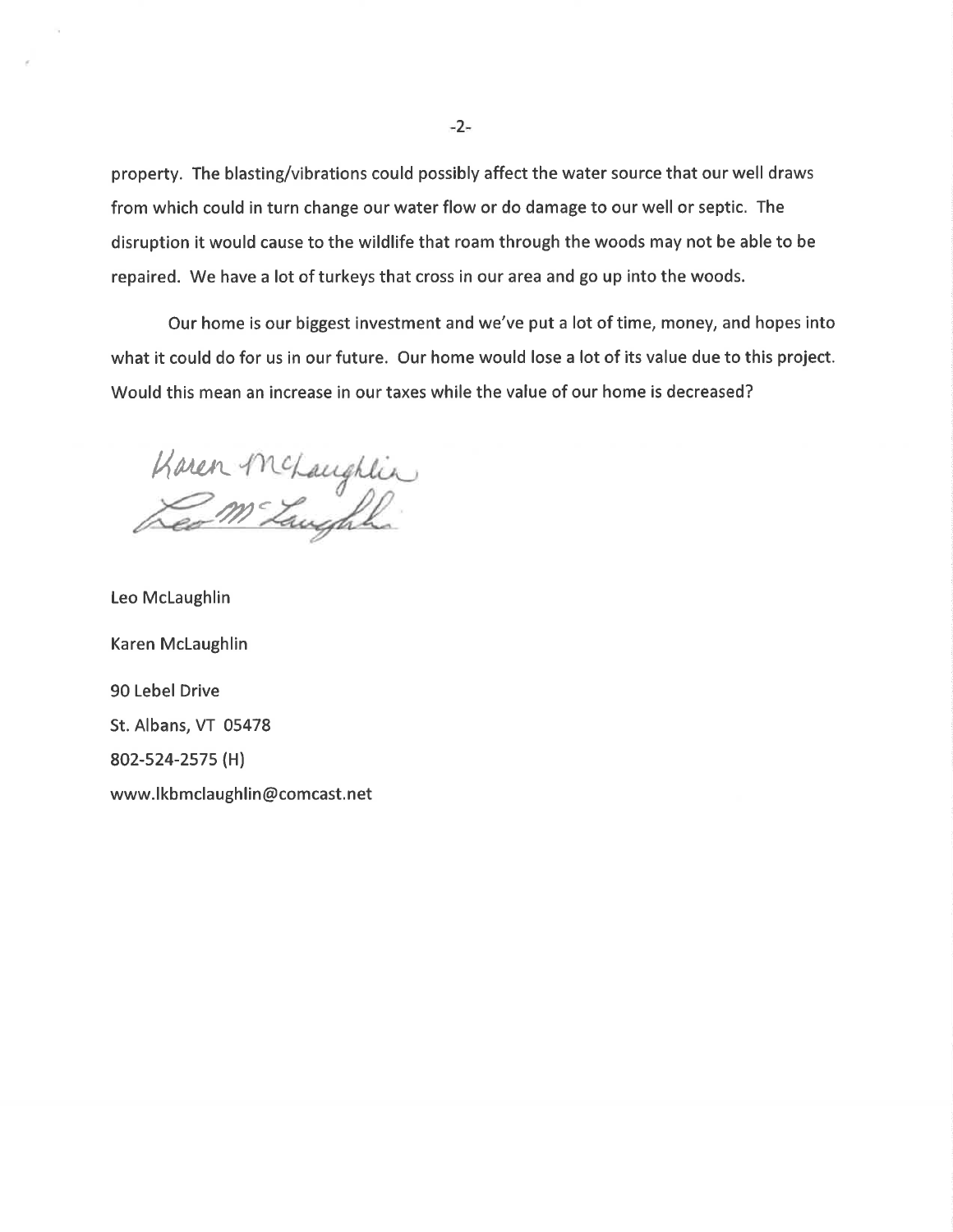# STATE OF VERMONT PUBLIC SERVICE BOARD

Docket No. 8816

Petition of Swanton Wind LLC for a certificate of public ) good, pursuant to 30 V.S.A. \$ 248, for the construction ) of an up to 20 MW wind-powered electric generation <br>plant powered by up to 7 wind turbines located along  $)$ plant powered by up to 7 wind turbines located along ) Rocky Ridge in Swanton, Vermont (1998)

## CERTIFICATE OF SERVICE

We, Brian and Penny Dubie, et.al., certify that on February 16, 2017, copies of the foregoing Notices of Appearance, and Motion to Intervenes of Brian and Penny Dubie, Jeanne Royer, Judith and Patrick Luneau, Karen and Leo Mclaughlin, Sally and Bruce Collopy, Kaye and Frank B . Mehaffey, Jr., Terrance Smith, David A. Goodrich, Robert Perkins, Patricia Messier, Sarah & Ed Ferguson, Ian and Danielle Garrant, Curtis Swan and Sara Luneau-Swan, Dan and Nancy Dunne, Erynn & Tyrell Boudreau, Dennis Hendy and Diane Bell, Mary and Mark Bushey, Steve Woodward, Kenneth Fox, Michelle and Luc Deslandes, David Butterfield, Bradley Stott and Jennifer Belanger, Clark and Carol Palmer, Paula Pearsall, Greg Pierce and Paula Kane, Mark and Marianne Dubie, Marie and GiI Tremblay, Patricia Rainville and John Smith, Kevin and Dolores Nichols, Jessica Decker and Lance Desautels, Suzanne Seymour, Mary Hunter, Todd Poirier in the above-referenced matter, were served via First-Class U.S. Mail on the interested persons designated in the following Service List.

Respectfully submitted this  $16<sup>th</sup>$  day of February, 2017.

By:  $\sqrt{abc}$ Dibio

Brian Dubie Penny Dubie 770 McKenzie Road Fairfield, VT 05455 (802) 734-1877  $p$ ennydubie@gmail.com